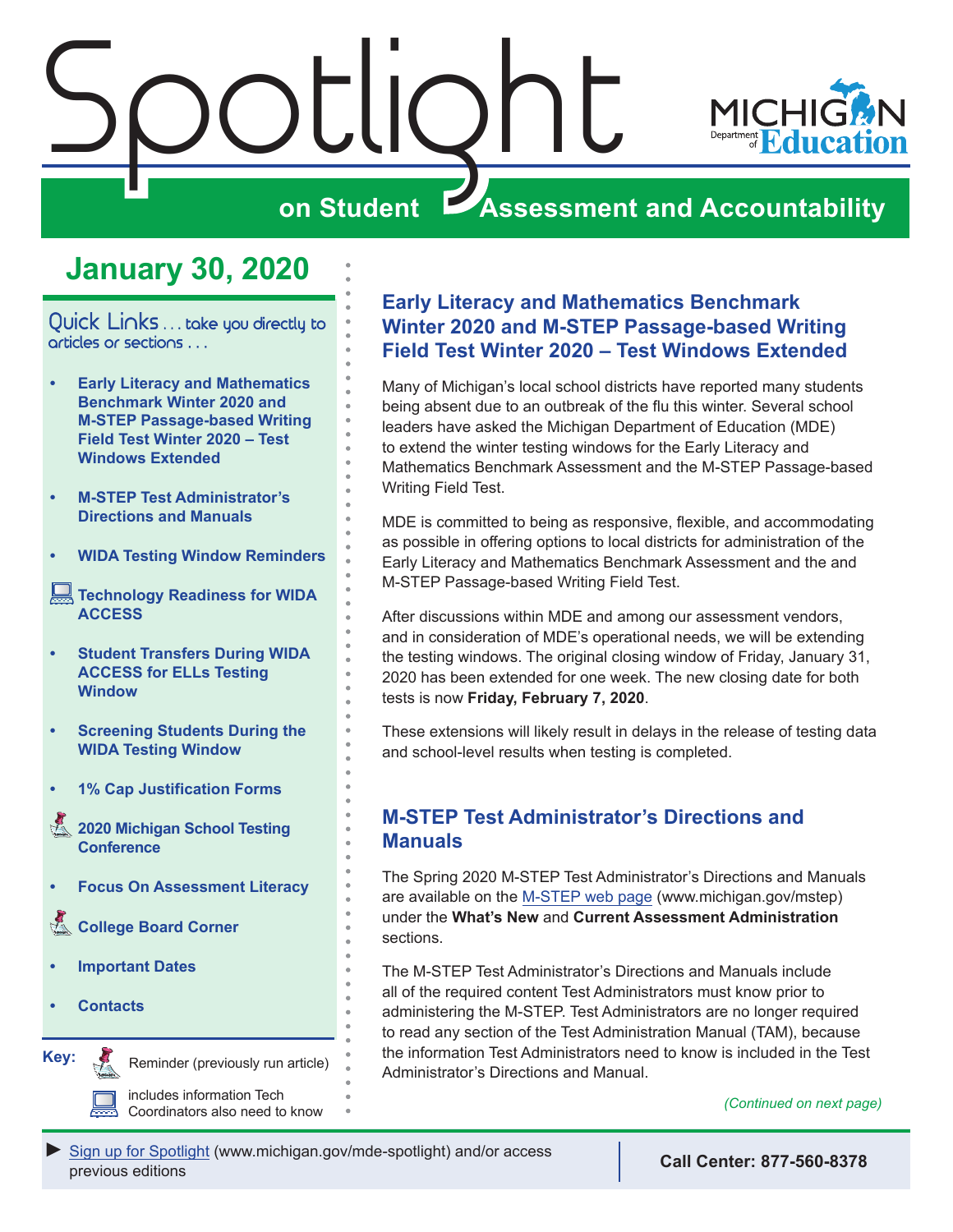<span id="page-1-0"></span>The M-STEP Test Administrator's Directions and Manual is available by test mode (online or paper/pencil) and grade. Test Administrators are required to read the Test Administrator Directions and Manual for the test mode and by grade they will administer prior to test administration.

The schedule for release of Test Administrator's Directions and Manuals is:

| <b>Grade</b> | <b>Test Mode</b> | Date Available on<br><b>M-STEP web page</b> |
|--------------|------------------|---------------------------------------------|
| 5, 8, 11     | Online           | January 30, 2020                            |
| 5, 8, 11     | Paper/Pencil     | February 3, 2020                            |
| 3, 4, 6, 7   | Online           | February 3, 2020                            |
| 3, 4, 6, 7   | Paper/Pencil     | February 10, 2020                           |

M-STEP Test Administrator's Directions and Manuals are also printed and sent to schools in the Initial Material Order (IMO) at a rate of one per 20 pre-identified students by test mode and grade.

#### **WIDA Testing Window Reminders**

Here are a few important reminders for English Learner (EL) Assessment Coordinators:

- Download, use, and distribute the [WIDA ACCESS](https://wida.wisc.edu/sites/default/files/checklists/MI-online-checklist.pdf)  [Online](https://wida.wisc.edu/sites/default/files/checklists/MI-online-checklist.pdf) and [Paper Checklists](https://wida.wisc.edu/sites/default/files/checklists/MI-paper-checklist.pdf) to Test Administrators and your Tech Coordinator.
- Utilize the [Michigan Specific Test Administration](https://www.michigan.gov/documents/mde/WIDA_Michigan_Specific_TAM_635431_7.pdf)  [Manual.](https://www.michigan.gov/documents/mde/WIDA_Michigan_Specific_TAM_635431_7.pdf)
- Utilize the [Michigan Specific Directions](https://wida.wisc.edu/sites/default/files/state-specific-directions/MI-State-Specific-Directions.pdf) when filling out paper test materials for students.
- When test security issues arise, or if there are testing irregularities, be sure to file an Incident Report in the Office of Educational Assessment and Accountability (OEAA) Secure Site. Refer to the [WIDA Incident](https://www.michigan.gov/documents/mde/WIDA_Incident_Report_Table-jl_550383_7.pdf)  [Reporting](https://www.michigan.gov/documents/mde/WIDA_Incident_Report_Table-jl_550383_7.pdf) document for more information.

• Accommodations are **only** for ELs who are students with disabilities whose need for that Accommodation is outlined in their IEP or 504 plan.

#### **Example Technology Readiness for WIDA ACCESS**

WIDA ACCESS testing starts **Monday, February 3, 2020**. Site visits have found these top issues and solutions for Technology Coordinators:

- 1. In the Central Office Services (COS) Device Toolkit, under the "Content Management" tab, check the boxes to download the content. If all tests error out immediately upon login, before the instructions appear, this is probably the problem. (Check the boxes for M-STEP and MI-Access content while you are there, including TTS and VSL, and you will be ready for spring testing.)
- 2. If student devices and servers pass all checks but cannot reach each other, check your firewall – sometimes server updates reset your firewall rules. If the student device cannot ping the COS Service Device's server, this is probably the problem.
- 3. Students cannot connect to servers or configurations using Testing Site Managers (TSMs). All TSMs can be deleted, both from servers and from the COS Device Toolkit. Under the "Locations" tab in the COS Device Toolkit, flip all TSM Content Caching and TSM Response Caching from "Yes" to "No." Instructions on setting up COS Service Devices can be found on [WIDA AMS](http://www.wida-ams.us) (www.wida-ams.us). Select **All Applications**, **General Information**, **Documents,**  then **Show Documents**. Consult the [Technology User](https://www.wida-ams.us/Documents/Unsecure/Doc.aspx?id=d42fa7fd-6f29-4444-ad7a-4eb6bf2c1de7)  [Guide,](https://www.wida-ams.us/Documents/Unsecure/Doc.aspx?id=d42fa7fd-6f29-4444-ad7a-4eb6bf2c1de7) [Tech Bulletin: TSM to COS Service Devices,](https://www.wida-ams.us/Documents/Unsecure/Doc.aspx?id=b875f3b0-a352-47e8-bbcf-75346bc1c67f) and/or download the **TSM to COS Transition Video Instructions**.
- 4. If you set up a new configuration rather than swap a COS Service Device into an existing configuration, or if you are moving from many TSM configurations to one COS configuration, INSIGHT on student

*(Continued on next page)*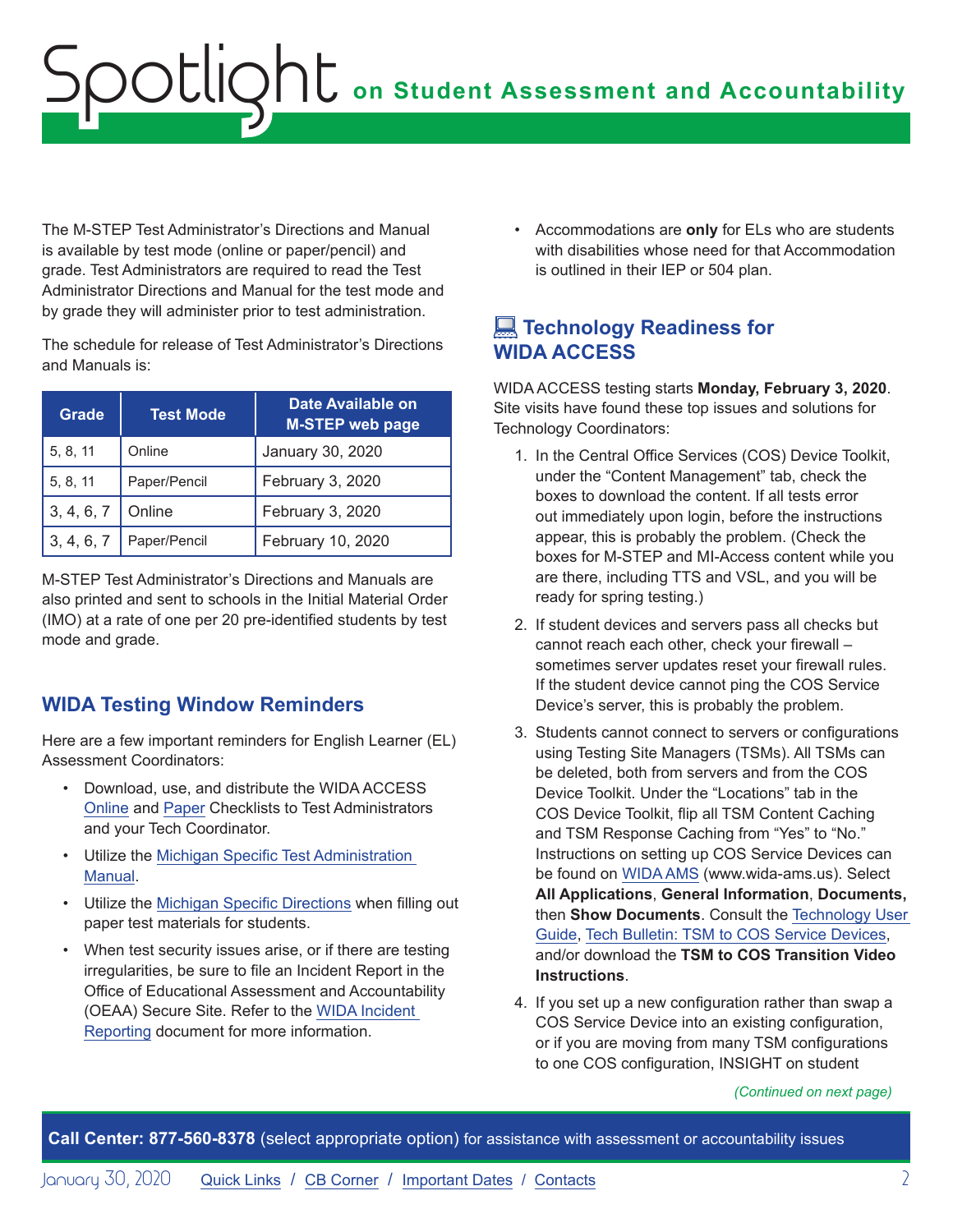<span id="page-2-0"></span>devices will need to point to the new configuration. Devices can be moved manually in the COS Device Toolkit in the "Testing Devices" tab. Select **All** then **Actions > Move Devices** and enter the new **Org Unit ID**. If you reconfigured student devices over the summer but have not yet opened INSIGHT on those computers, it is normal for them to still appear in the old configuration in the COS Device Toolkit. The COS Device Toolkit does not know about the new config file until INSIGHT is opened and "calls home."

5. Restart the device. This solves most technical problems, not just in testing.

A general tip without a specific solution is "check your wireless access points." That is the most vulnerable point in an internet connection, and testing tends to surface many wifi issues because of the broad demand on the network.

DRC Customer support is available by email at [WIDA@](mailto:WIDA%40DataRecognitionCorp.com?subject=) [DataRecognitionCorp.com](mailto:WIDA%40DataRecognitionCorp.com?subject=) or by phone 1-855-787-9615.

#### **Student Transfers During WIDA ACCESS for ELLs Testing Window**

If a student transfers in or out of the district during Michigan's testing window, it may be possible to transfer the student's Online tests to the receiving district. This process can help ensure students are not unnecessarily tested twice. More specific information about student transfers can be found in the [WIDA AMS User Guide,](https://www.wida-ams.us/Documents/Unsecure/Doc.aspx?id=e57f5b6e-9eb6-4aea-891f-d8417fc96998) as well as the [Michigan](https://www.michigan.gov/documents/mde/WIDA_Michigan_Specific_TAM_635431_7.pdf)  [Specific Test Administration Manual](https://www.michigan.gov/documents/mde/WIDA_Michigan_Specific_TAM_635431_7.pdf).

#### **Screening Students During the WIDA Testing Window**

Students enrolling during the WIDA ACCESS for ELLs test window are still required to be assessed on this assessment if they are identified as English Learners using the [Michigan](https://www.michigan.gov/documents/mde/Entrance_and_Exit_Protocol_updated_May_2016_550634_7.pdf)  [Department of Education \(MDE\) Entrance and Exit Protocol](https://www.michigan.gov/documents/mde/Entrance_and_Exit_Protocol_updated_May_2016_550634_7.pdf). The Office of Educational Assessment and Accountability (OEAA) strongly recommends allowing students as much

time as possible between the Kindergarten W-APT or WIDA Screener and the summative test (WIDA ACCESS for ELLs/ WIDA Alternate ACCESS for ELLs) as possible to ensure students do not experience testing fatigue.

#### **1% Cap Justification Forms**

Local Education Agencies (LEAs) that contribute to the state exceeding 1% of students taking the alternate assessment must provide justification to the state each year.

This year, the 1% Justification Forms will be completed by all LEAs as a task in the Catamaran online system.

If an LEA has a participation rate of 1.0% or less, there will only be one question to answer. For any LEA with a participation rate of 1.1% or higher, the justification form will be similar to last year; however there are some changes this year. This task in Catamaran opens on **February 3, 2020**. LEAs must have this process completed and submitted by **February 24, 2020**.

Intermediate School Districts (ISDs) will also have their summary completed in Catamaran as well. ISDs will have a new opportunity to receive guidance on providing feedback to locals this year.

A webinar to be held at 10:00 a.m. on **Friday, January 31, 2020**, will walk LEAs and ISDs through the process in Catamaran and outline changes for this year. Representatives from LEAs and ISDs are encouraged to participate in this webinar. [Register for the webinar](https://publicsectorconsultants.zoom.us/webinar/register/WN_9g8BtcW7QmmhqPSBgu5FhQ) (https://publicsectorconsultants.zoom.us/webinar/register/ WN\_9g8BtcW7QmmhqPSBgu5FhQ).

## **Z** 2020 Michigan School Testing Conference

The 2020 Michigan School Testing Conference (MSTC) will be held **February 11–13, 2020** at the Sheraton Ann Arbor Hotel in Ann Arbor, Michigan. This year's conference will be the 60th annual event.

*(Continued on next page)*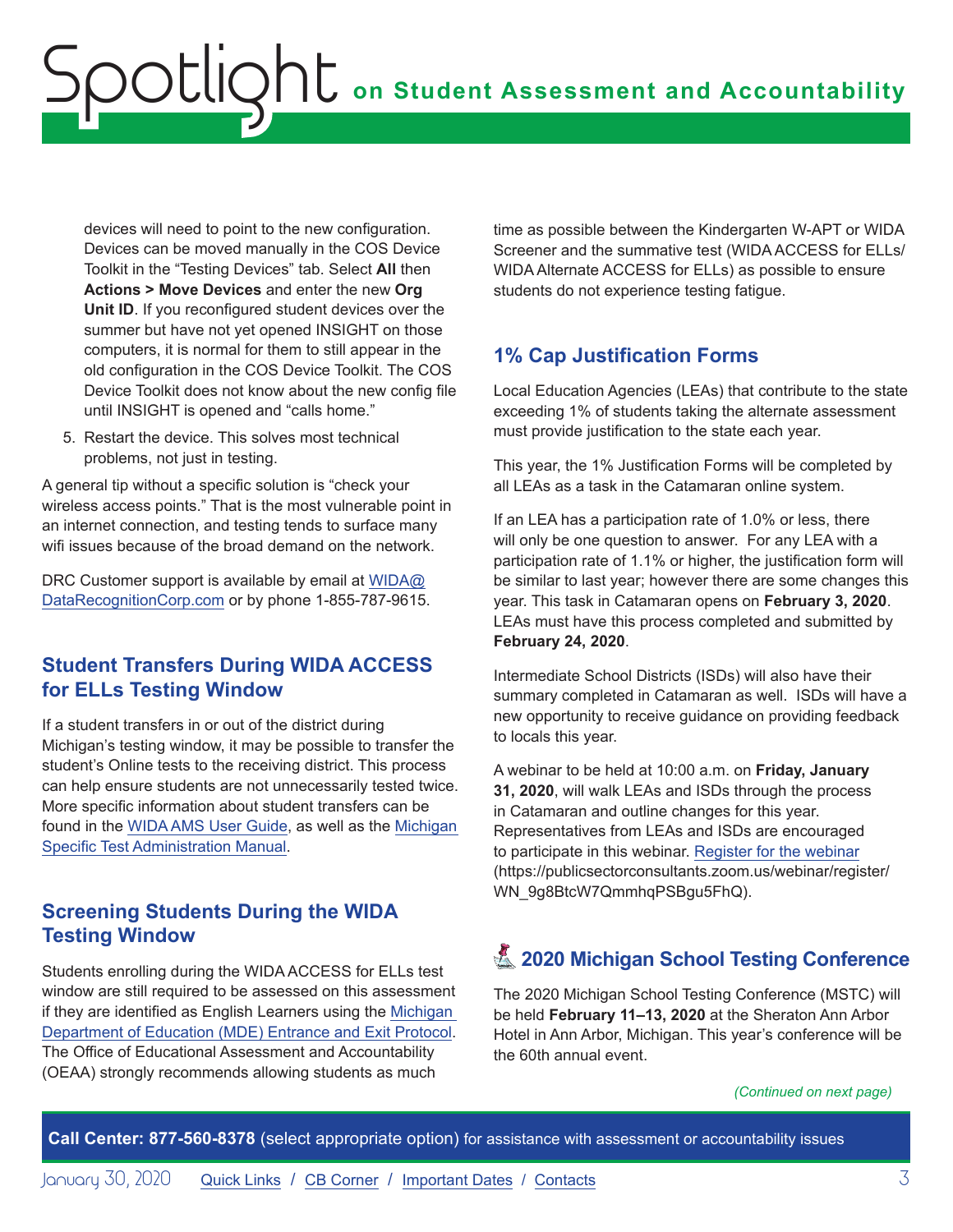<span id="page-3-0"></span>The mission of MSTC is to provide educators with professional learning opportunities about assessment, as well as information on national, state, and local assessment programs and trends. The conference is unique in its match to the needs of Michigan educators, featuring examples of outstanding practices from local educators, as well as state and nationally renowned experts in the field.

The annual Michigan School Testing Conference consists of a day for workshops and two days of plenary and clinic sessions.

On **Tuesday, February 11, 2020**, from **8:30 to 11:45 a.m.** and **12:45 to 4:00 p.m.**, six half-day and two full-day workshops will be offered, including a full-day workshop for new assessment coordinators. Registration begins at 7:30 a.m. Continental breakfast and a light lunch will be offered for all conference workshop attendees.

The conference takes place **Wednesday, February 12** through **Thursday, February 13, 2020**. Registration includes continental breakfast and lunch on both days.

Keynote presenters on Wednesday, February 12 include Tom Guskey (University of Louisville) and Andy Middlestead (MDE). Jim Pellegrino (University of Illinois-Chicago) and a panel of current and retired educators who will celebrate the 60th anniversary of the conference are the keynote presenters on Thursday, February 13.

For conference program information and registration, go to the [MSTC online registration site](http://www.gomasa.org/MSTC2020) (www.gomasa.org/ MSTC2020).

Featured in the [January 16 Spotlight](https://www.michigan.gov/documents/mde/Spotlight_1-16-20_678716_7.pdf)

Interim **Formative Summative** 

**Focus On Assessment Literacy**

Focus On Assessment Literacy

**Fairness: Why is fairness in educational testing as important as validity and reliability?** 

Have you had a chance to:

- read the article?
- check out the resources?
- reflect on one or more of the "Put into Practice" suggestions?

Interested in serving on a Bias and Sensitivity Committee? The OEAA is looking for qualified Michigan educators to serve on an assessment committee. For more information, see page 4 of the [January 16 Spotlight on Student](https://www.michigan.gov/documents/mde/Spotlight_1-16-20_678716_7.pdf)  [Assessment and Accountability newsletter](https://www.michigan.gov/documents/mde/Spotlight_1-16-20_678716_7.pdf), and the article entitled **K-12 Social Studies Teachers: MDE NEEDS YOU!**

**Coming in February:** Focus on Performance **Assessments**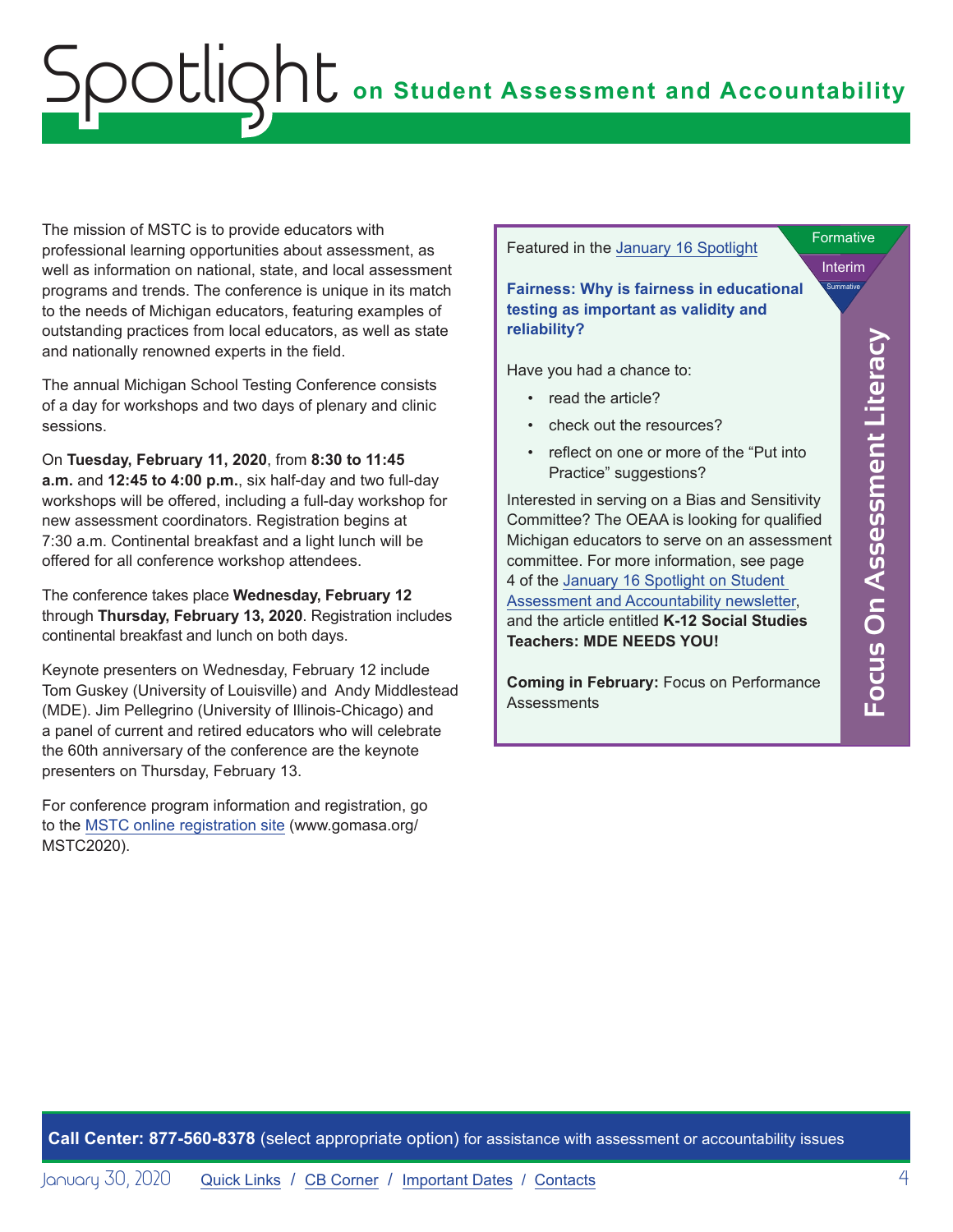# **ONU** on Student Assessment and Accountability

#### <span id="page-4-1"></span>llege Board Corner **Reminders**

<span id="page-4-0"></span>potlic

*Information on SAT*®*, PSAT*™ *8/9, and PSAT*™*10 provided by the College Board*

#### **Questions about Spring PSAT 8/9, PSAT 10, or SAT?**

- Call the Michigan Educator Hotline: 866-870-3127 (select Option 1)
- Email [michiganadministratorsupport@collegeboard.org](mailto:michiganadministratorsupport%40collegeboard.org?subject=)

#### **Michigan Testing Manuals**

College Board provides Michigan-specific testing manuals for the SAT with Essay, PSAT 10, and PSAT 8/9. The SAT manuals are currently posted on the [MME](www.michigan.gov/mme)  [web page](www.michigan.gov/mme) (www.michigan.gov/mme). The PSAT-related manuals will be posted on the [PSAT web page](http://www.michigan.gov/psat) (www. michigan.gov/psat) by the first week of February.

There are three SAT manuals, one PSAT 10 manual, and one PSAT 8/9 manual. You will receive a **sample** set of manuals in the Coordinator Planning Kit, which will be delivered the **week of February 24, 2020**. Your full set of manuals to support your school will be sent in the preadministration shipment, to be delivered the **week of March 23, 2020** (or **March 30, 2020** if your school is on spring break the week of March 23).

| <b>Manual Title</b>                                         | <b>What's Inside</b>                                                                                                                                                                                                                                                                                                                                                   |
|-------------------------------------------------------------|------------------------------------------------------------------------------------------------------------------------------------------------------------------------------------------------------------------------------------------------------------------------------------------------------------------------------------------------------------------------|
| <b>SAT School Day Coordinator Manual</b>                    | Used by the SAT test coordinator – gives complete instructions for preparing<br>your school and staff for SAT with Essay testing                                                                                                                                                                                                                                       |
| <b>SAT School Day Standard Testing</b><br><b>Manual</b>     | Used by the proctor - gives instructions for testing students using purple test<br>books who are testing without accommodations, and for students testing with<br>accommodations who are required to test on the initial test day                                                                                                                                      |
| <b>SAT School Day Accommodated</b><br><b>Testing Manual</b> | Used by the proctor $-$ gives instructions for testing students using blue or<br>lime books who are eligible to test in the accommodated testing window.                                                                                                                                                                                                               |
| <b>PSAT 10 Coordinator Manual</b>                           | Used by the PSAT 10 test coordinator and proctor – gives complete<br>instructions for preparing your school and staff for PSAT 10 testing, including<br>for proctors testing students without accommodations and students testing<br>with accommodations, which may be administered in the standard testing<br>room or in nonstandard testing rooms                    |
| <b>PSAT 8/9 Coordinator Manual</b>                          | Used by PSAT 8/9 for grades 8 and 9 test coordinators and proctors – gives<br>complete instructions for preparing your school and staff for PSAT 8/9<br>testing, including for proctors testing students without accommodations and<br>students testing with accommodations, which may be administered in the<br>standard testing room or in nonstandard testing rooms |

*(Continued on next page)*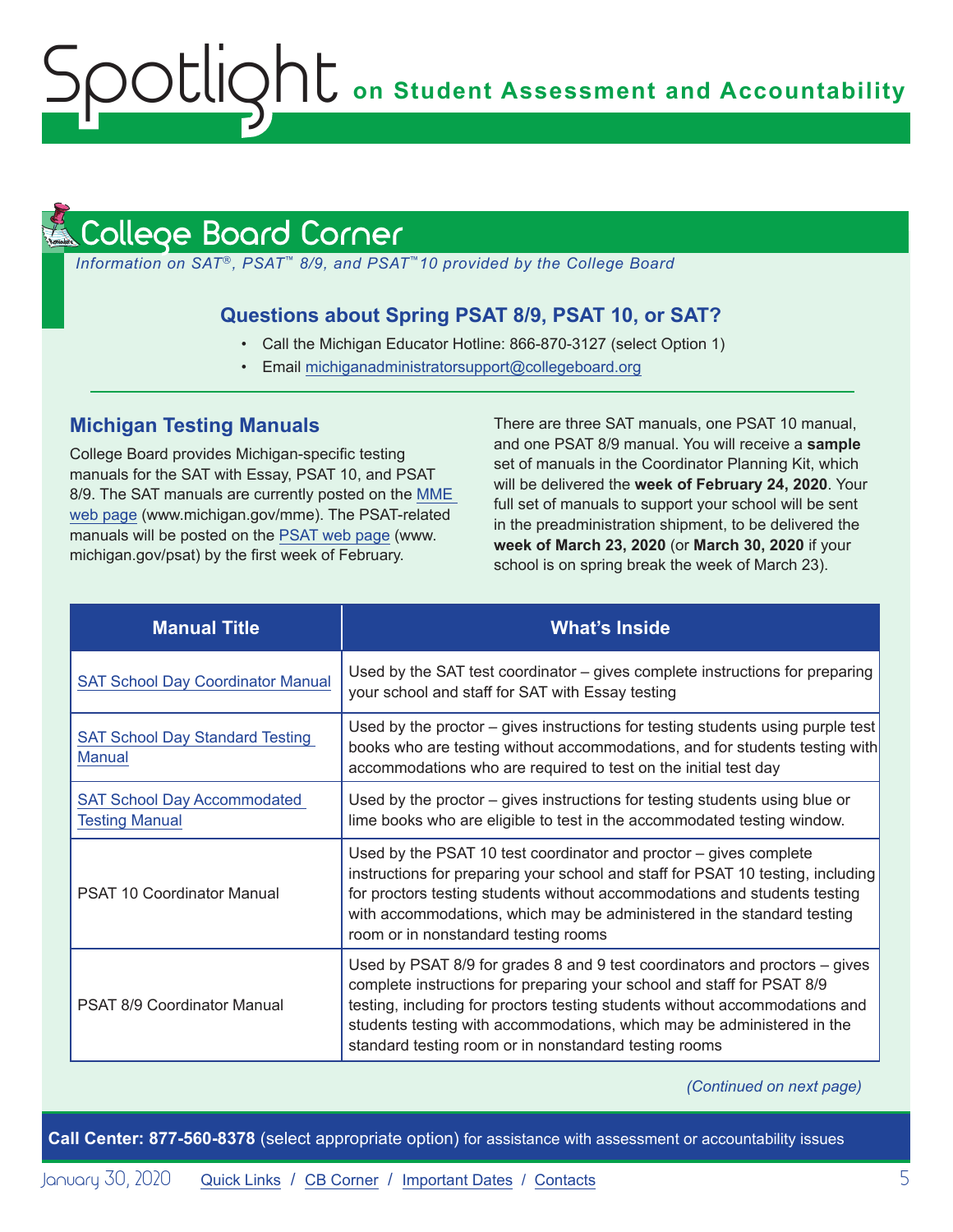#### **Coming Soon**

- Coordinator planning kits will arrive in schools the **week of February 24, 2020**. These include a sample set of manuals for coordinators to begin preparing for the administration.
- PDFs of PSAT-related testing manuals and translated test directions will be available to download in February.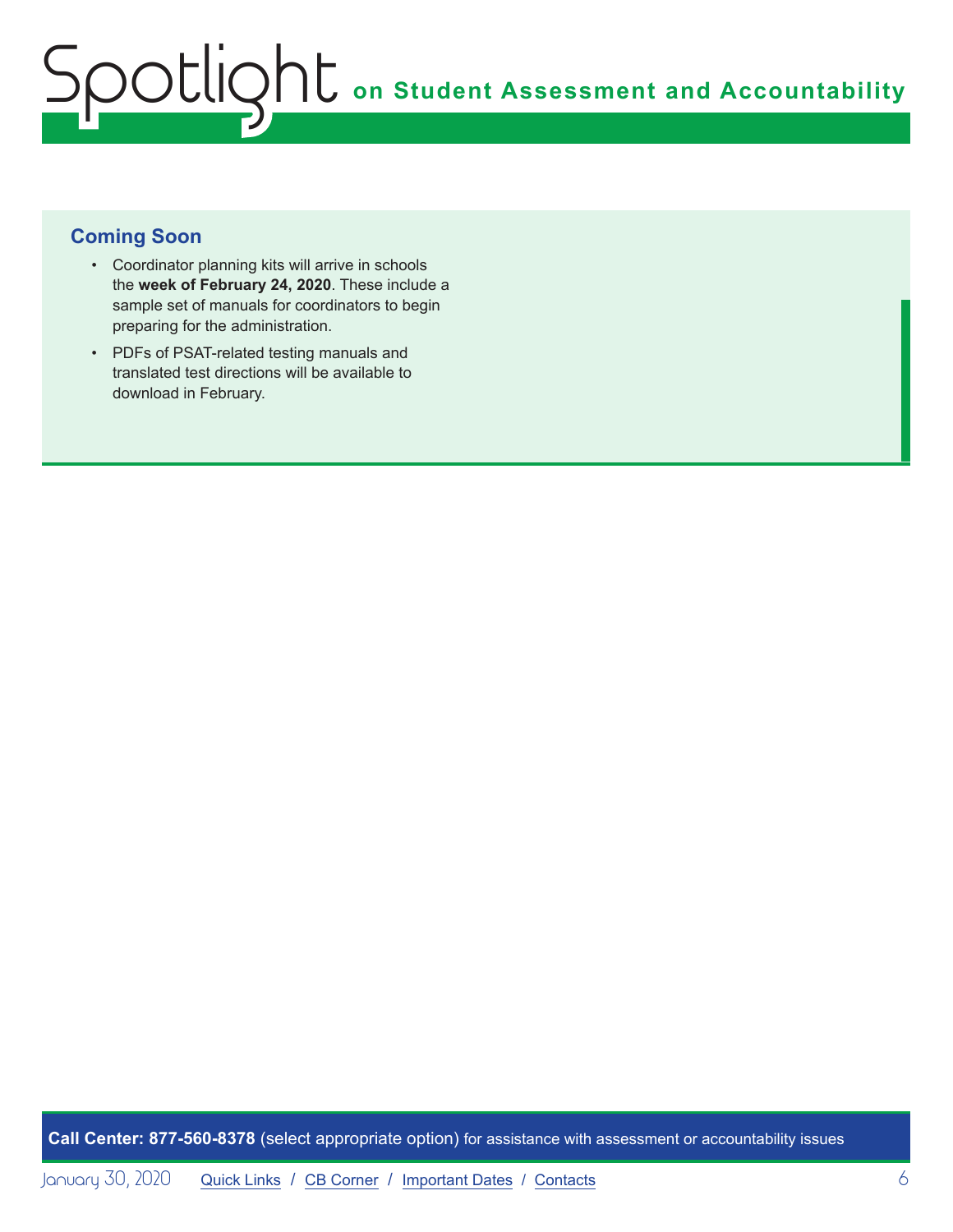## <span id="page-6-1"></span><span id="page-6-0"></span>**Important Dates**

## **Approaching Deadlines!**

#### **February 7, 2020**

• **Early Literacy and Mathematics Benchmark Assessment for grades K-2** testing window **CLOSES**

#### **February 7, 2020**

• **M-STEP Online Passage-based Writing Field Test** testing window **CLOSES**

### **Coming Next Week . . .**

#### **February 4, 2020**

• **ACT WorkKeys** training webinar, 10:00-11:00 a.m. ET, [Register here](https://event.on24.com/wcc/r/2124038/11177BB2C08057557E1BDD10CF935708)

## **January 2020**

#### **SAT and PSAT**

#### **Now – February 24, 2020**

Window to request or update College Board-approved and state-allowed accommodations in SSD Online for **SAT with Essay, PSAT 10**, and **PSAT 8/9**.

#### **WIDA**

#### **Now – March 19, 2020**

• Pre-Identification for **WIDA**

#### **M-STEP, WorkKeys, SAT, PSAT, and MI-Access**

#### **Now – February 12, 2020:**

• Pre-ID for barcode labels and Initial Materials Order

#### **M-STEP and MI-Access**

#### **Now – March 6, 2020**

• Window to submit an [Alternate INSIGHT Availability](https://baameap.wufoo.com/forms/2020-alternate-insight-availability-request/)  [Request Form](https://baameap.wufoo.com/forms/2020-alternate-insight-availability-request/) (https://baameap.wufoo.com/ forms/2020-alternate-insight-availability-request/)

#### **WIDA**

#### **January 29 – March 13, 2020**

• **WIDA** Additional Material Order Window

## **February 2020**

#### **WIDA**

#### **February 3 – March 20, 2020**

• **WIDA** Test Administration window

### **March 2020**

#### **M-STEP, MI-Access, and Early Literacy and Mathematics**

#### **March 3, 4, and 5, 2020, 10:00–11:00 a.m.**

- **District and Building Coordinator Training for Online Testing** webinars
	- » **M-STEP:** [Join March 3 webinar](https://datarecognitioncorp.zoom.us/j/808058347) (https://datarecognitioncorp.zoom.us/j/808058347)
	- » **MI-Access:** [Join March 4 webinar](https://datarecognitioncorp.zoom.us/j/692324752) (https://datarecognitioncorp.zoom.us/j/692324752)
	- » **Early Literacy and Mathematics Benchmark Assessments:** [Join March 5 webinar](https://datarecognitioncorp.zoom.us/j/434934151) (https://datarecognitioncorp.zoom.us/j/434934151)

#### **ACT WorkKeys**

#### **March 10, 2020**

• **ACT WorkKeys** training webinar, 3:30-4:30 p.m. ET, [Register here](https://event.on24.com/wcc/r/2124036/C50E209AAEDE2B03029BDE55DA459C17)